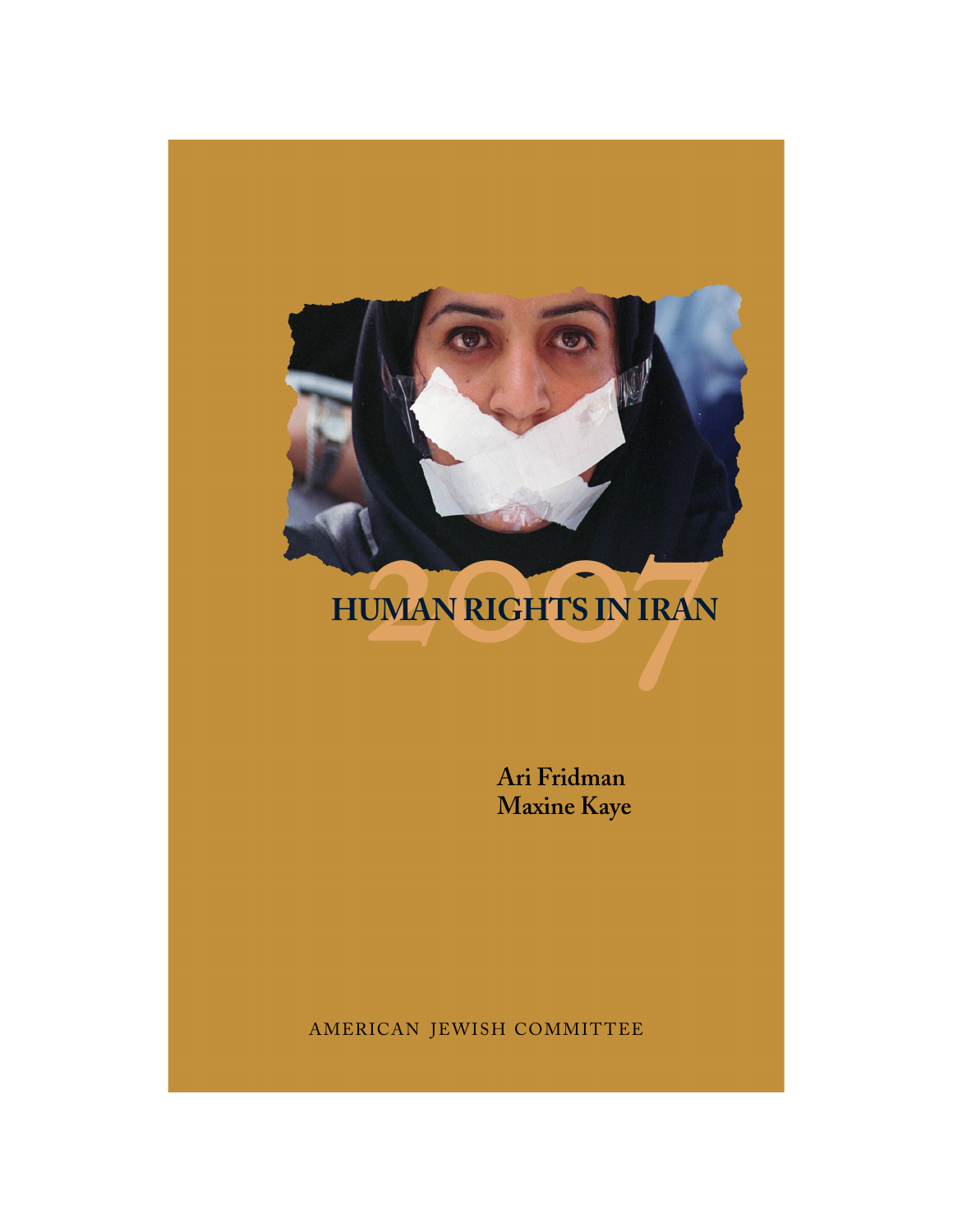

**The American Jewish Committee** protects the rights and freedoms of Jews the world over; combats bigotry and anti-Semitism and promotes human rights for all; works for the security of Israel and deepened understanding between Americans and Israelis; advocates public policy positions rooted in American democratic values and the perspectives of the Jewish heritage; and enhances the creative vitality of the Jewish people. Founded in 1906, it is the pioneer human-relations agency in the United States.

To learn more about our mission, programs, and publications, and to join and contribute to our efforts, please visit us at www.ajc.org or contact us by phone at 212-751-4000 or by e-mail at contribute@ajc.org.

**Ari Fridman Maxine Kaye**

AMERICAN JEWISH COMMITTEE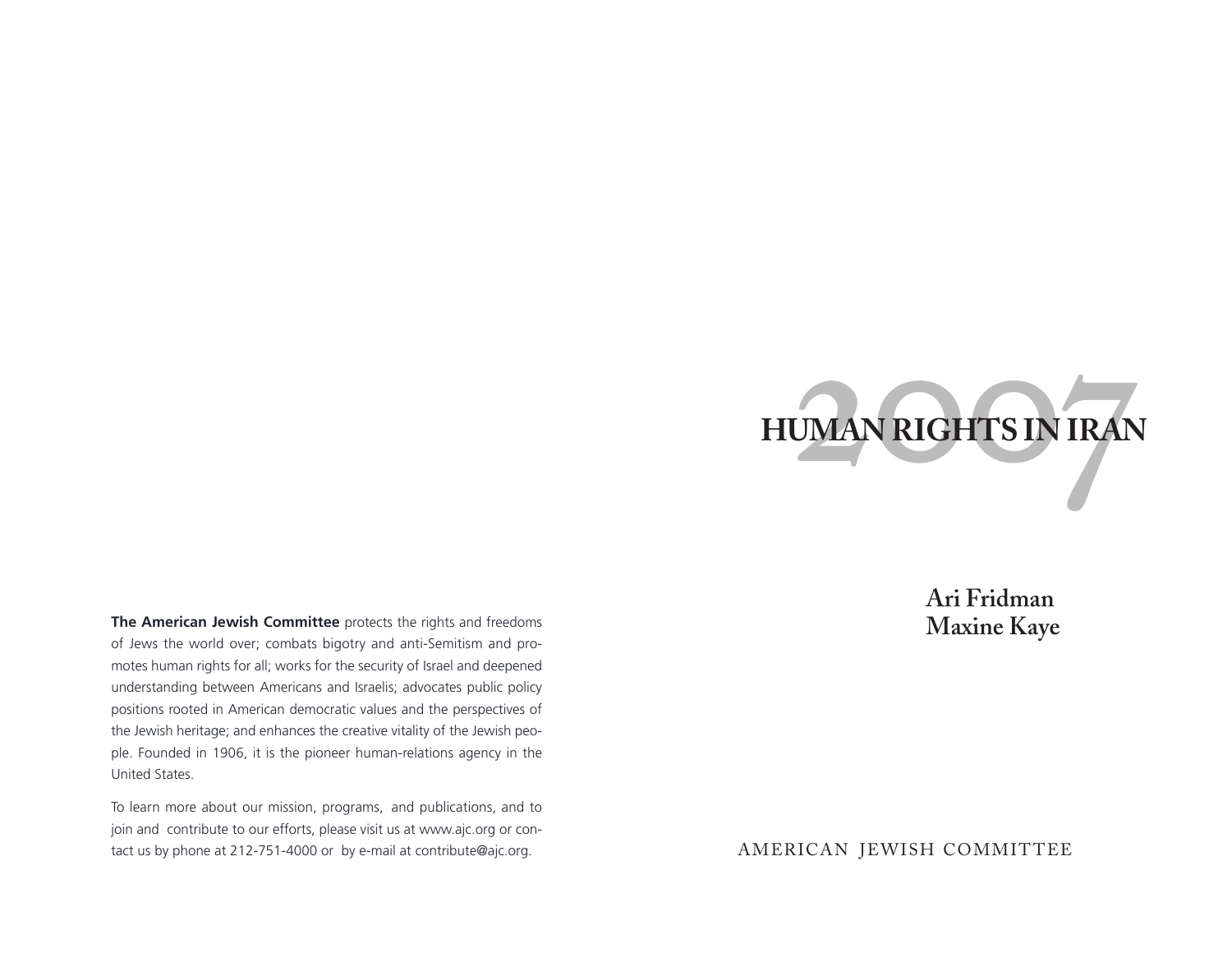## **Contents**

|                                                                                                                                                    | Foreword                                        | $\mathbf{V}$   |
|----------------------------------------------------------------------------------------------------------------------------------------------------|-------------------------------------------------|----------------|
|                                                                                                                                                    | Introduction                                    | $\mathbf{1}$   |
|                                                                                                                                                    | Torture, Capital Punishment,<br>and Due Process | $\mathfrak{Z}$ |
|                                                                                                                                                    | Women                                           | $\overline{4}$ |
|                                                                                                                                                    | Religious and Ethnic Minorities                 | $\overline{7}$ |
|                                                                                                                                                    | Government Abuses                               | 10             |
|                                                                                                                                                    | Freedom of the Press                            | 11             |
|                                                                                                                                                    | Political Dissent                               | 13             |
|                                                                                                                                                    | Children                                        | 14             |
|                                                                                                                                                    | Homosexuality                                   | 16             |
| Cover photo: © Corbis<br>An Iranian woman tapes her mouth shut to protest the government<br>crackdown on the press at a rally in Tehran, May 2000. | Conclusion                                      | 17             |
|                                                                                                                                                    | Selected Glossary                               | 18             |
| Copyright © 2007 American Jewish Committee                                                                                                         | Citations                                       | 21             |
| All rights reserved.<br>Publication date: March 2007                                                                                               | Acknowledgments                                 | 25             |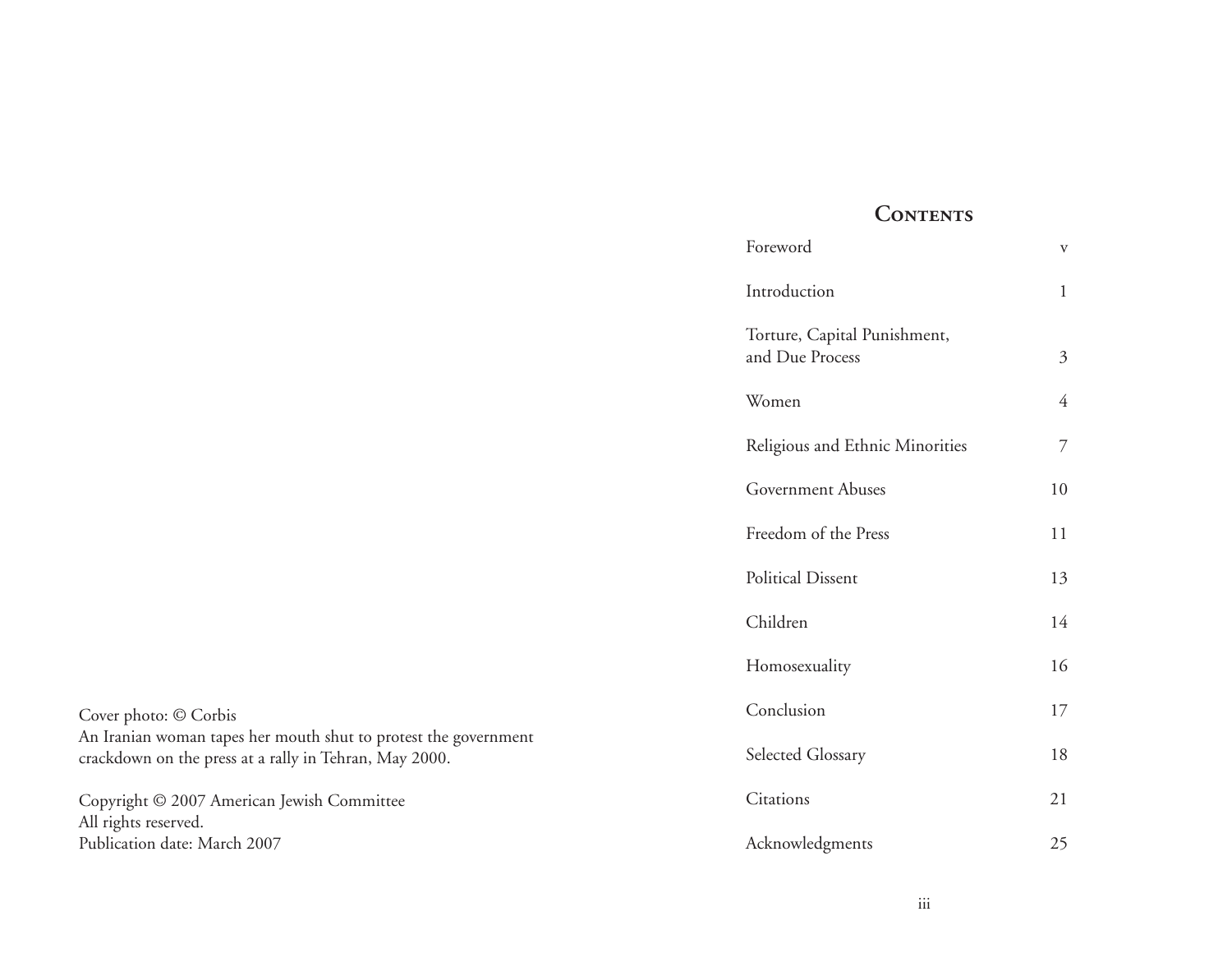## **FOREWORD**

In the international sphere today, much of the attention paid to Iran concerns its aim of acquiring nuclear weapons, its support of global terrorist groups, and its repeated calls to destroy the State of Israel.

Yet, as consequential as these issues surely are, the international community must not neglect the very troubling humanitarian situation in the country. Daily violations of basic guaranteed rights are occurring.

Since the Iranian Revolution in 1979, the Iranian government has consistently abused the human rights of thousands of its fellow citizens.

The victims have comprised a wide swath of ordinary Iranians, whose only "crime" is typically one of identity—gender, ethnicity, religion, or sexual orientation—that threatens the theocratic outlook of the country's ruling elite.

The American Jewish Committee's commitment to universal human rights is long and storied. From its trailblazing work in ensuring that human rights would be enshrined in the charter of the United Nations, to the important work of the Jacob Blaustein Institute for the Advancement of Human Rights on Darfur, AJC has had an unswerving commitment to the protection of human rights and human dignity.

It is in this light that *Human Rights in Iran, 2007* was conceived. As the world focuses on Iran's destabilizing regional and global policies, attention should also be given to the Iranian government's attack on human rights within its own borders and against its own citizens.

We hope that this report will help galvanize the international attention necessary to cause Iran to change its behavior, and to let the victims know that they do not stand alone and have not been forgotten.

David A. Harris Executive Director American Jewish Committee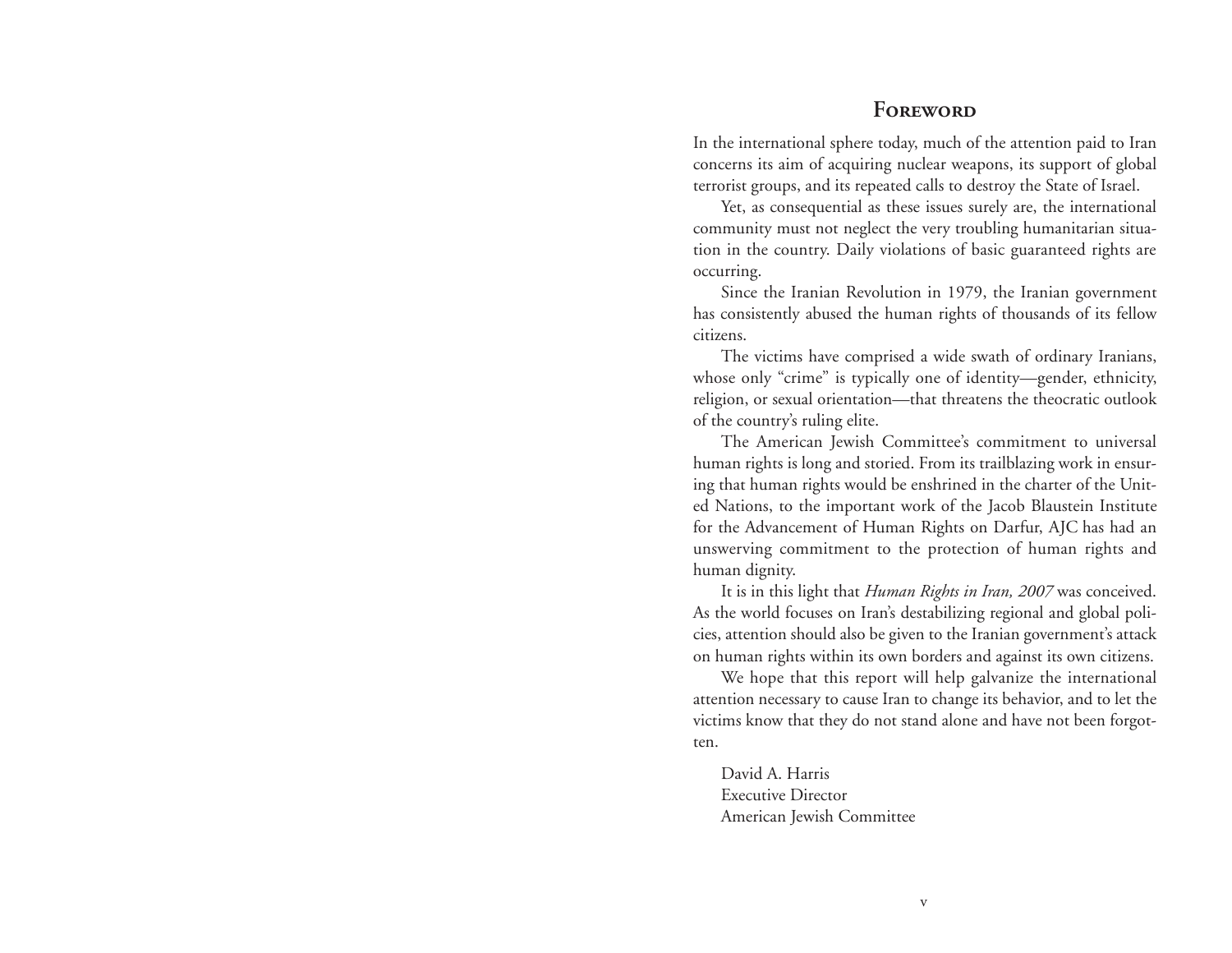## **Introduction**

On February 14, 1989, then supreme leader of Iran, Ayatollah Ruhollah Khomeini, issued a fatwa, or edict, sentencing the British-Indian author Salman Rushdie, a Muslim, to death. His offense: authorship of *The Satanic Verses*, a novel deemed by Khomeini to have blasphemed Islam.

I inform the proud Muslim people of the world that the author of the *Satanic Verses* book, which is against Islam, the Prophet and the Koran, and all those involved in its publication who are aware of its content are sentenced to death.<sup>1</sup> —*Ayatollah Ruhollah Khomeini, February 14, 1989*

Following the fatwa, Rushdie spent the next nine years living in hiding in Britain. Meanwhile, Iranian agents set about to eliminate further exposure of the work through the assassination of the Japanese translator of *The Satanic Verses*, and the attempted murders of the Italian translator and Norwegian publisher of the novel. In 1998, in an apparent change of heart, the Iranian government announced that Tehran would no longer support the implementation of Ayatollah Khomeini's death sentence.2 However, the Revolutionary Guards, the influential military division loyal to the supreme leader, declared in 2005 that the fatwa was still valid;<sup>3</sup> current supreme leader Ayatollah Ali Khamenei has not explicitly repudiated it, and suggested that Rushdie be considered an apostate who can be killed with impunity.4

Rushdie's infamous case is emblematic of a decades-long record of human rights abuses committed by the Iranian regime.

Since the Iranian Revolution in 1979, in which the current theocratic system of government was put into place, thousands upon thousands of Iranians have experienced human rights abuses of all kinds. This, despite the fact that Iran is party to, and claims to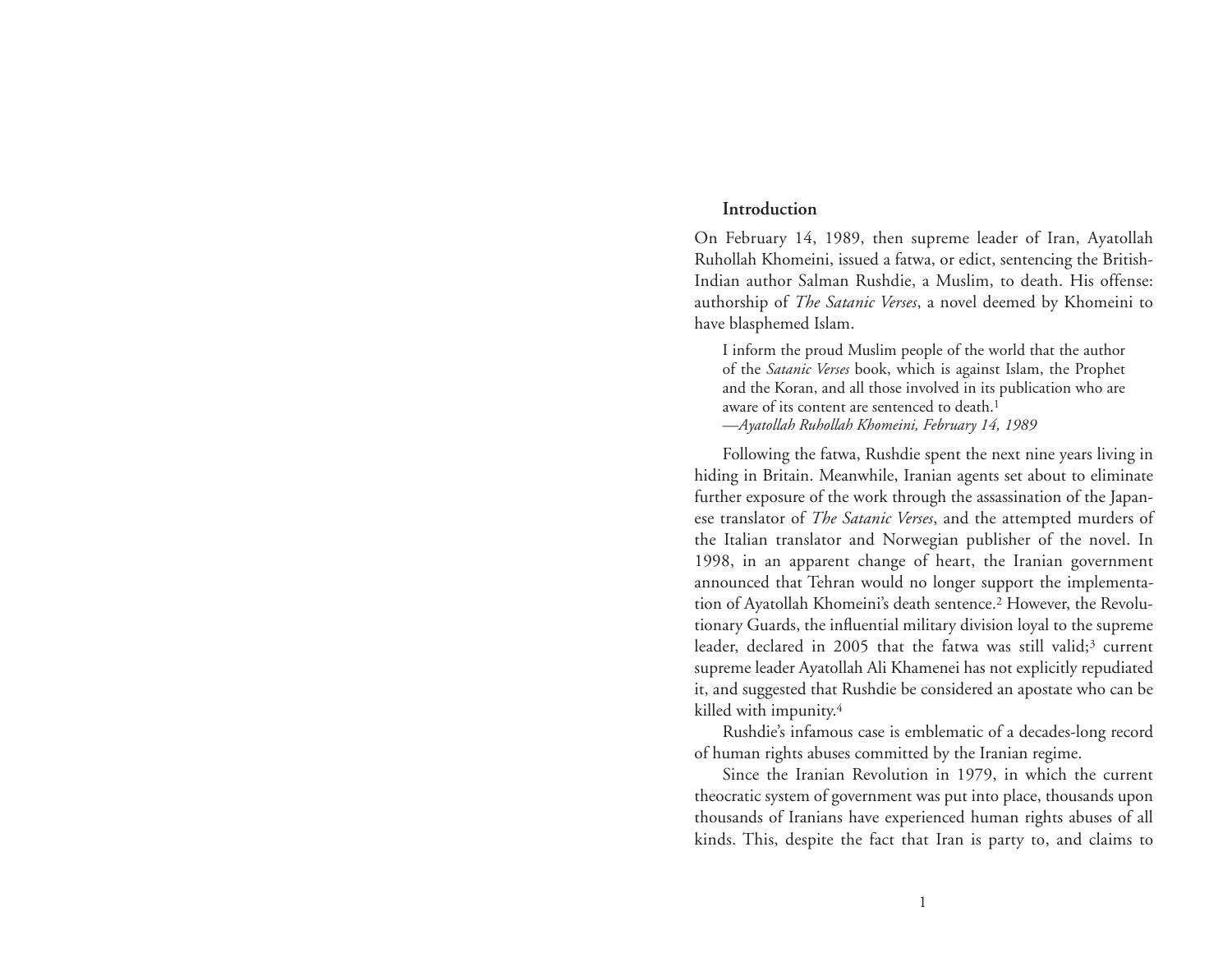implement, four of the six principal human rights treaties: the International Covenant on Civil and Political Rights, the Convention on the Elimination of All Forms of Racial Discrimination, the International Covenant on Economic, Social, and Cultural Rights, and the Convention on the Rights of the Child. The government not only violates these treaties, but it also routinely violates its own laws.

Many of the gravest abuses—torture, executions, unfair and summary imprisonment and trials, to name but a few—stem from government institutions that run parallel to and outside the bounds of the Iranian Constitution, such as the revolutionary and clerical courts.

It is within this context that the Iranian government has consistently harassed, intimidated, and persecuted wide swaths of its own citizenry. A 2005 United Nations General Assembly resolution cited a list of targeted individuals in Iran, including, but not limited to, "human rights defenders, non-governmental organizations, political opponents, religious dissenters, political reformists, journalists, parliamentarians, students, clerics, academics and webloggers."5

This publication expands on eight areas in which abuses are flagrant, insofar as they occur in violation of Iranian and international law: torture, capital punishment and due process; women; religious and ethnic minorities; government abuses; freedom of the press; political dissidents; children; and homosexuality. These categories are representative, but not exhaustive, of the government's frequent and gross human rights violations in Iran, as NGO's, human rights groups, and the media cannot possibly expose the totality of the government's widespread abuses, hidden as they are.

Where information on specific Iranian victims of abuse was available, we have tried to personalize the state's assault on human rights. For lost in the numbers—the sheer quantity of these abuses is the suffering of countless *individuals*. It is to them that this work is dedicated.

## **Torture, Capital Punishment, and Due Process**

Iranian detainees face systemic violations of due process norms. This is in large measure due to the fact that the Iranian judiciary does not act as an independent body. The supreme leader appoints the head of the judiciary, who then appoints senior judges. General courts frequently try defendants in closed sessions, accept coerced confessions, and deny access to legal counsel.

In parallel to the judiciary, the government maintains an extraconstitutional court system, called the Revolutionary Courts, in which crimes against national security, narcotics smuggling, and acts that undermine the Islamic Republic are tried; trials are summary, some lasting as little as five minutes. Decisions by the Revolutionary Courts, moreover, are final and cannot be appealed.

Additionally, the government runs Special Courts for the Clergy, also outside of the authority of the constitution, and beholden to the supreme leader, in which reformist clerics are tried. Decisions by the Special Courts are final and cannot be appealed.

The lack of judicial transparency is magnified by the physical abuses that occur both in official and unofficial Iranian prisons, where torture is frequently used.

Despite the official ban on torture, in 2005, the following methods of inhumane treatment were reported as "common" practice:6

— Prolonged solitary confinement, in contorted positions and with sensory deprivation

— Beatings of the eyes, ears, back, and feet

— Hanging by the arms and legs

— Burning with cigarettes

— Sleep deprivation

In addition to failing to investigate and prosecute physical attacks on incarcerated prisoners, the Iranian judiciary, acting without regard for due process norms, exacts crude physical punishments for crimes, including stoning, flogging, and amputations.7

The judiciary also metes out death sentences for social and political offenses including, inter alia, apostasy, blasphemy, repeated sodomy, adultery, and prostitution.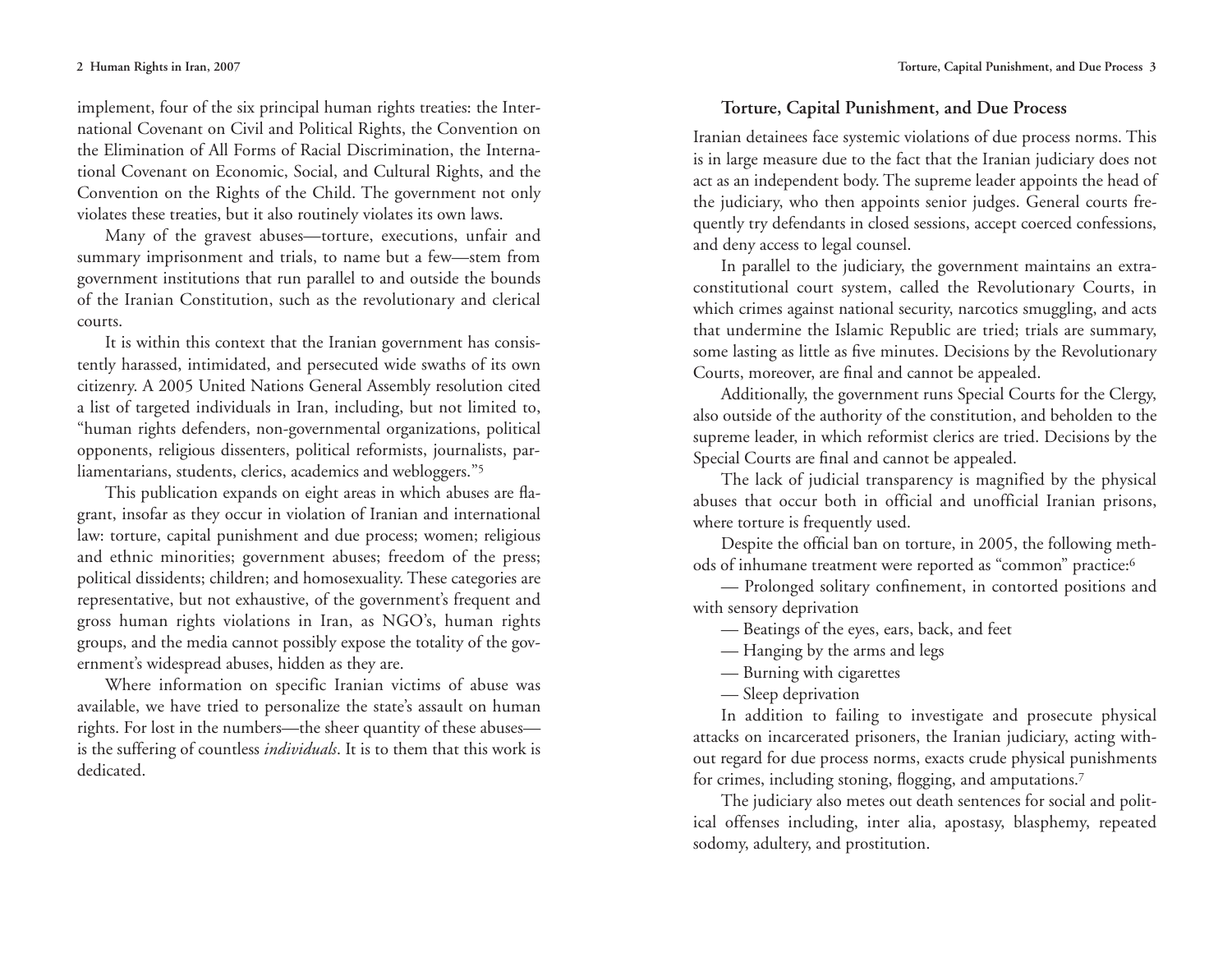The law criminalized dissent and applied the death penalty to offenses such as apostasy, attempts against the security of the State, outrage against high-ranking officials, and insults against the memory of Imam Khomeini and against the Supreme Leader of the Islamic Republic.8

—*"Iran," Country Reports on Human Rights Practices, U.S. Department of State, 2005*

In 2004, for example, Atefah Sahaleeh, 16, was executed by the state for "crimes against chastity."9 Those supposed crimes were actually a reference to an abusive relationship forced upon Sahaleeh by a former Revolutionary Guard Corps member, who repeatedly raped  $her<sup>10</sup>$ 

#### **Women**

Iran has ratified the International Convention on Civil and Political Rights, which mandates non-discrimination based on gender; the Iranian Constitution includes protection of women. However, discrimination against women persists in law and in practice, as, for example, when the government enforces gender segregation in most public spaces. Tehran also condones routine violence against women. So-called honor killings—the murder of women for alleged sexual or marital offenses, typically by their own relatives with the justification that the "offense" has brought "dishonor" to the family—are frequent forms of public punishment for Iranian women.

"Honor killings" have taken different forms, including burning and stoning. In a two-month period in 2003 alone, forty-five young women were reportedly murdered in such killings in Iran's Khuzestan province.11 The government of Iran has punished the few actually convicted of these killings, but often with very short prison sentences.

Although women retain certain rights such as the ability to vote and hold public office, they have been, particularly since the Iranian Revolution, relegated to second-class status. Among other areas, women are discriminated against by Iranian law and society in the following ways:12

- —A woman inherits half of the share of her brothers.
- —A woman needs her husband's permission to work outside the home or to leave the country.
- —Women are rarely promoted to high positions, and despite their relatively high levels of education, they make up only 14 percent of government employees.

Restrictions on Iranian women also extend to their dress. All women, including foreign visitors, must wear a veil. Iranian authorities prefer that Iranian women wear either the *chador*, an all-encompassing garment wrapped around the body, or a combination of a full hair-covering headscarf, known as the *hijab*, and a long body coat, the *manto*.13 Under President Mohammed Khatami, elected in 1997, enforcement of the dress code became lax; however, since the election of President Mahmoud Ahmadinejad in August 2005, enforcement has again become stringent and violators sometimes incur prison sentences.

The Guardian Council's refusal to ratify the parliament's proposed adoption of the UN's Convention on the Elimination of All Forms of Discrimination against Women makes Iran one of only six UN member states not to ratify the convention.

Discrimination here is not just in the constitution. As a woman, if I want to get a passport to leave the country, have surgery, even to breathe almost, I must have permission from my husband.14 —*Zahra Eshraghi, granddaughter of Ayatollah Khomenei, June 2005*

In June 2005, in the first public dissent by women since the Iranian Revolution, more than 250 protested gender discrimination outside Tehran University, chanting, "We are women, we are children of this land, but we have no rights."15 Police officers reportedly clubbed some women, while arresting others; 200 additional protesters were prevented from joining the demonstration.16

In another example of the state's crackdown on women's rights advocacy, in March 2006, Iranian police charged, beat, and dispersed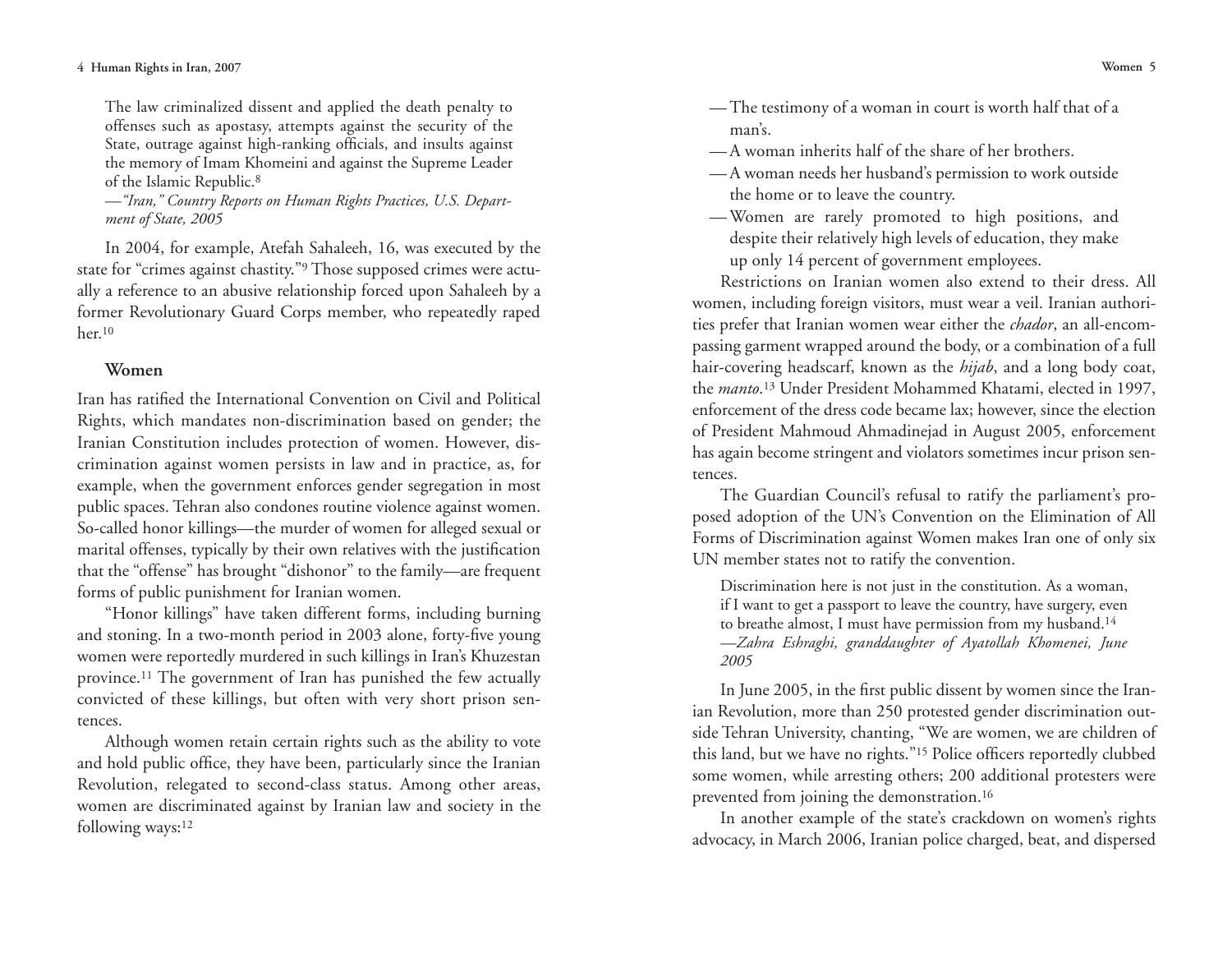men and women who gathered in a Tehran park to commemorate International Women's Day.17

The Iranian authorities marked International Women's Day by attacking hundreds of people who had peacefully assembled to honor women's rights.<sup>18</sup>

— *Joe Stork, deputy director, Middle East, Human Rights Watch, March 2006*

Shirin Ebadi, who received the Nobel Peace Prize in 2003 for her role in defending human rights, is perhaps the most famous Iranian female human rights activist today. In addition to defending human rights abuse victims, Ebadi initiated, in 2006, an effort to collect one million signatures from Iranian women, protesting their lack of legal rights.19 Hers is a case in point of demonstrating gender discrimination, in that Ebadi, Iran's first female judge, had to resign her office gained prior to the Iranian Revolution—once the Revolution's ban on female judges came into effect.

Since 2006, in addition to the legal rights petition, Iranian women's rights activists have fought to change the penal law that permits capital punishment—in the form of stoning—for the crime of adultery.20 Under Iran's penal code, girls as young as nine can be executed by hanging or stoning for so-called "morality crimes," such as adultery.21

In 2007, the government backlash against further attempts to secure women's rights intensified. In March, thirty-three women's rights activists were arrested in Tehran after protesting outside a Revolutionary Court where five of the activists were facing trial for participating in a women's rights rally in June 2006.22 That rally called for equal rights for women under Iran's penal laws, family code, and blood law practices.23 The five activists, who were rearrested along with the courthouse protestors, were originally charged with acting against national security by attending an illegal gathering.<sup>24</sup>

In March 2007, on International Women's Day, ten nonviolent protestors were arrested in Tehran's Baharestan Square, some of whom were reportedly beaten by riot police.<sup>25</sup>

## **Religious and Ethnic Minorities**

After the Iranian Revolution, the state religion of Iran became Islam. The Constitution, written after the Revolution, however, specifies that rights of non-Muslims must be respected. Despite this, persecution of religious minority groups has increased dramatically since 1979. Today, two government ministries, the Ministry of Islamic Culture and Guidance and the Ministry of Intelligence and Security, closely monitor religious activity.

## *Bahais*

Adherents of the Bahai faith—a religion based on peace and equality, which had its origins in nineteenth-century Persia—have been particularly targeted. Bahais are considered "unprotected infidels" by the government. They have faced arrest, imprisonment, execution, confiscation of property, and denial of access to education, employment, civil rights and liberties. Thousands of Bahais were imprisoned and more than 200 were executed by the Islamic government in the 1980s.

In 1993, the UN Commission on Human Rights revealed a secret document, approved by Supreme Leader Ayatollah Khamenei, which outlined specific guidelines for dealing with "the Bahai question" so that Bahai "progress and development shall be blocked."26 And in March 2006, Asma Jahangir, UN Special Rapporteur on Freedom of Religion or Belief, announced the existence of a new letter from a senior military official instructing government agencies to identify all Bahais and monitor their activities.<sup>27</sup>

In May 2006, in what was the largest mass arrest in decades, Iranian security officials arrested fifty-four Bahais, many in their teens and twenties, who were working on a community service project.28 No charges were filed, and most of the detainees were released within six days.29

It appears that these arrests may have been premeditated. According to a 2003 report by the UN Working Group on Arbitrary Detention, the Bahai community "is kept under pressure by the use of revolving arrests for short periods" by the government.30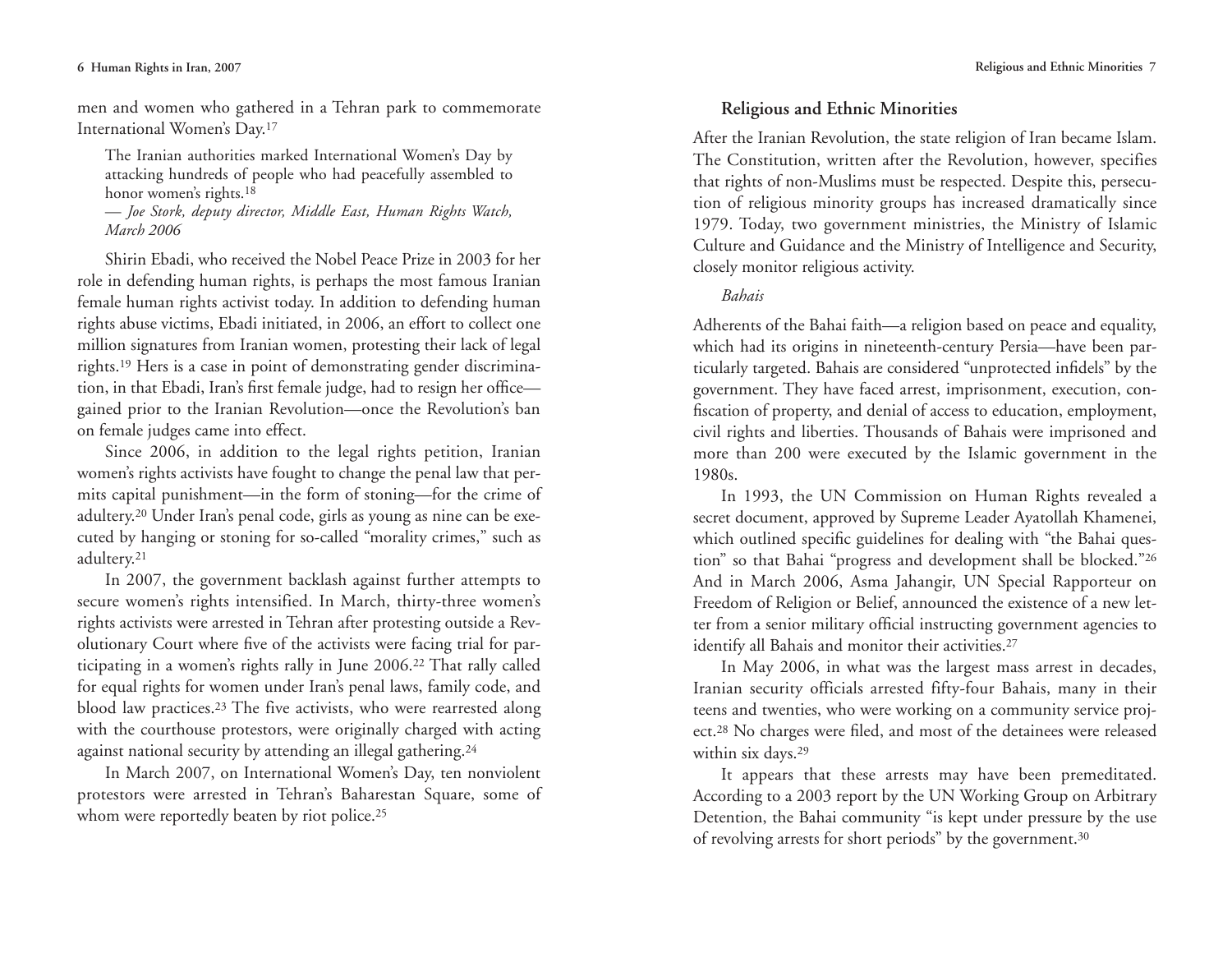## *Christians*

Iranian Christians, numbering approximately 79,000, include both ethnic Persians and non-Persians. While Evangelical Christians are the most severely mistreated, Christians from all denominations are discriminated against, as evidenced by the ban on Christian bookstores and the printing of Christian literature.<sup>31</sup>

Evangelical Christians, who are forbidden from evangelizing, are systematically oppressed by Iranian authorities in the following ways:32

- —Close monitoring of Evangelical activities
- —State closures of Evangelical churches

## —Arrests of Christian converts

- —A requirement to carry Evangelical membership cards
- —Restriction of Evangelical services to Sundays

Muslim converts to Christianity also risk severe consequences. The legal penalty for "apostasy," or conversion from Islam, may be death. In May 2006, one such "apostate," Ali Kaboli, was taken into custody after several years of police surveillance and threatened with prosecution if he did not leave the country; he was interrogated and held incommunicado without any charges filed against him.<sup>33</sup>

## *Jews*

The Jewish community, numbering some 25,000 to 30,000 persons, has also faced governmental discrimination. The government requires, for example, that, in accordance with the schedule of other schools, Jewish schools remain open on Saturday, thus forcing the Jewish community to break Jewish law. Jews are often denied the multiple-exit permits normally issued to other citizens and face numerous obstacles from officials to travel abroad. Accordingly, with the exception of certain business travelers, the authorities required Jews to obtain clearance and pay additional fees before each round trip abroad.34

Between 1998 and 1999, thirteen Iranian Jews were arrested and ten later convicted on dubious charges of illegal contact with Israel, receiving sentences of up to thirteen years in prison. The defendants were not allowed access to lawyers until just weeks before the trial. The trial itself was held in a closed Revolutionary Court, evidence against the defendants was kept secret, and, according to defense lawyers, was based solely on coerced confessions made during interrogations without the presence of legal counsel. After intense international pressure, including numerous interventions criticizing the absence of due process in the trial, all ten were eventually released, most before their sentences were completed.

## *Sunni Muslims*

Sunni Muslims comprise the largest religious minority in the country, numbering some 5.5 million persons, eight percent of the total population. It is unclear whether government discrimination toward Sunnis stems from their "inferior" religious status, from a coinciding ethnic minority status, or from both. In any event, Sunnis face difficulty advancing to positions of prestige, such as in the executive, judiciary, diplomatic service, and universities.<sup>35</sup>

## *Azeris*

The Iranian regime acts regularly against the cultural expression of Azeris, who, at nearly a quarter of Iran's population, comprise the largest ethnic minority in the country. Most Iranian Azeris are Shiite Muslims. Mohammed Chehregani, an Azeri cultural rights advocate, has been arrested, imprisoned, tortured, and released several times, including a 1999 arrest allegedly to prevent him from running in the 2000 parliamentary elections.36 In 2005, dozens of Azeris were arrested at an annual cultural gathering, twenty-one of whom were sentenced to jail.<sup>37</sup>

## *Kurds*

Ethnic Kurds comprise seven percent of Iran's population. Since the Revolution, Iranian authorities and Kurds have clashed over Kurdish nationalist activities. Security officials have also targeted Kurdish human rights activists. In the summer of 2005, clashes between Iranian security forces and Kurds intensified. An Amnesty International report found that Iranian security forces killed a Kurdish opposition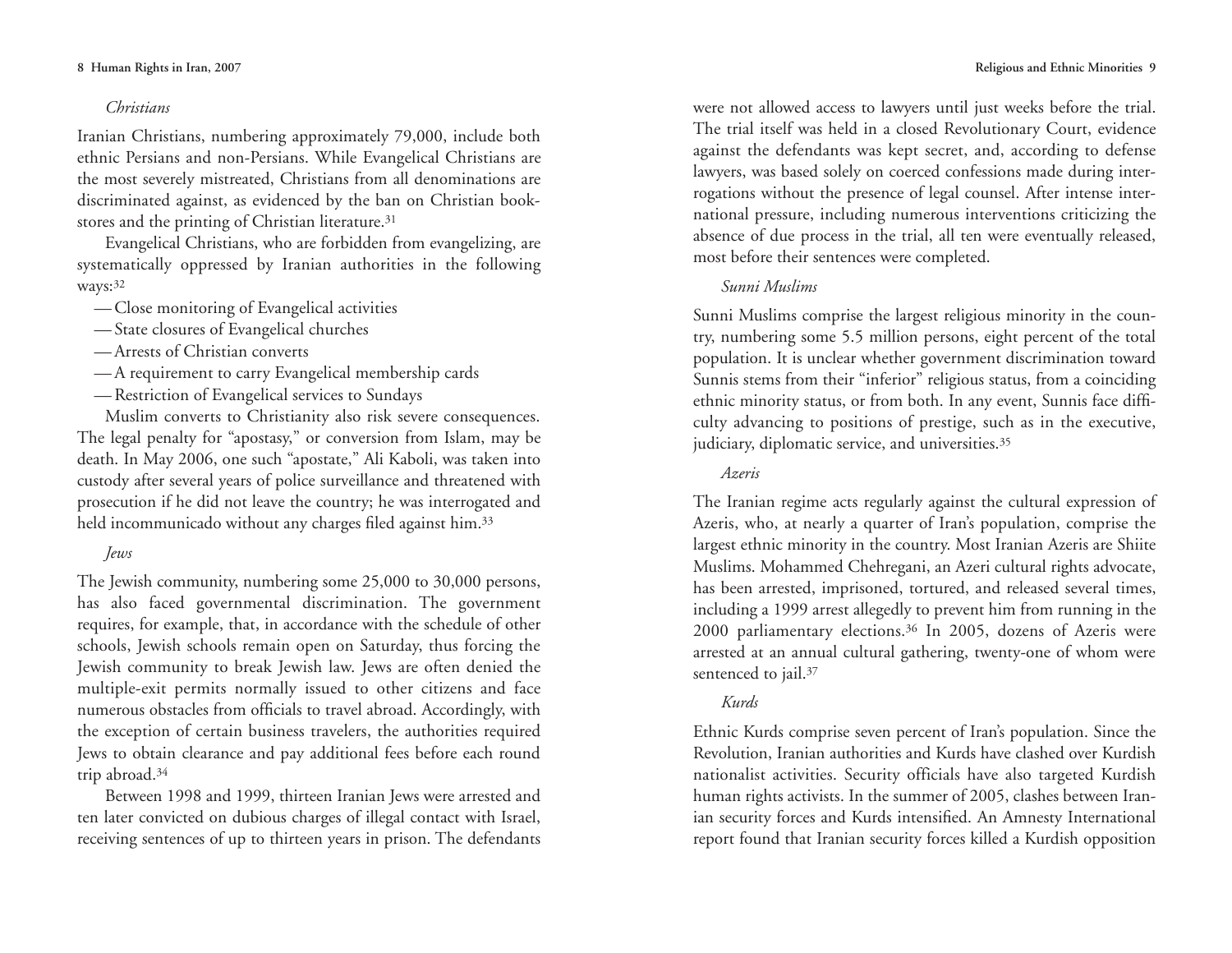activist, Showaneh Qaderi, and reportedly dragged his body through the streets behind a jeep.<sup>38</sup> In response, Kurds protested his murder, leading to the death of twenty-one protesters and arrests of more than 190 others.39

#### **Government Abuses**

Since his election in June 2005, Iranian President Mahmoud Ahmadinejad has not only allowed human rights abuses to continue unfettered, but has even appointed notorious human rights abusers, such as the current interior and information ministers, to his cabinet.

Current Interior Minister Mostafa Pour-Mohammadi allegedly ordered, in previous governmental positions, the execution of political prisoners and the murders of dissident writers and intellectuals. According to a report by Human Rights Watch, Pour-Mohammadi represented the Ministry of Intelligence on a committee in 1988 that ordered thousands of political prisoners (including armed opposition figures) executed in Tehran's Evin prison; as deputy minister of information in 1998, Pour-Mohammadi ordered the murder of several dissident writers and intellectuals.40

As one of the officials allegedly responsible for ordering the mass killings of political prisoners in 1988, [Mostafa] Pour-Mohammadi is suspected of active participation in crimes against humanity.<sup>41</sup>

—*"Ministers of Murder," Human Rights Watch report, 2005* 

The current minister of information, Mohseni Ezhei, has a long career of abuses on various judicial bodies. As prosecutor general of the Special Courts for the Clergy, Ezhei brought charges against reformists, including defamation against the state and disturbing public opinion.42

In addition, a report by Human Rights Watch charges that, in 1998, Ezhei allegedly ordered the murder of Pirouz Davani, a political dissident whose body has never been recovered.43 In 2004, moreover, while serving on the Committee to Oversee the Press, Ezhei physically attacked and bit a reformist journalist, Issa Saharkhiz.44

Tehran's disregard for human rights more broadly was epito-

mized in June 2006, when the government sent Saeed Mortazavi as its representative to the newly formed UN Human Rights Council. Mortazavi, Tehran's prosecutor general, is responsible for jailing hundreds of journalists and is linked to the 2003 arrest, imprisonment, and eventual death of Iranian-Canadian photojournalist Zahra Kazemi. The Canadian government has called for the arrest of Mortazavi, who is alleged to have participated in an interrogation session of Kazemi, in which she received a severe blow to the head.45 Kazemi fell into a coma a few days later and died. The hardline judiciary originally tried to cover up Kazemi's death, calling it a "stroke"; in July 2003, however, the regime admitted that she had been beaten to death.46

## **Freedom of the Press**

Since 1975, Iran has been a state party to the UN's International Covenant on Civil and Political Rights, which guarantees freedom of expression.47 However, Tehran controls all broadcast media, while independent media, wary of government crackdowns, resort to selfcensorship. Iran's vaguely worded Press Law forbids the publication of ideas contrary to Islamic principles. The penal code criminalizes nebulous acts such as insulting religion, spreading propaganda against the state, and creating public anxiety.<sup>48</sup>

As far as the legal framework is concerned, the [UN] Special Rapporteur considers that many of the limitations to the exercise of the right to freedom of opinion and expression provided for in the Press Law and the Penal Code do not conform to the permissible restrictions listed in ... the International Covenant on Civil and Political Rights ... because in most cases the grounds for these limitations lack any objective criteria and clear definition, and are therefore open to subjective and arbitrary interpretation by judges when implementing them.<sup>49</sup>

—*Ambeyi Ligabo, UN Special Rapporteur on the right to freedom of opinion and expression, January 2004*

Tehran's consistent record of restricting press freedoms earned Supreme Leader Ayatollah Khamenei a spot on the Committee to Protect Journalists' 2001 ranking of the "Ten Worst Enemies of the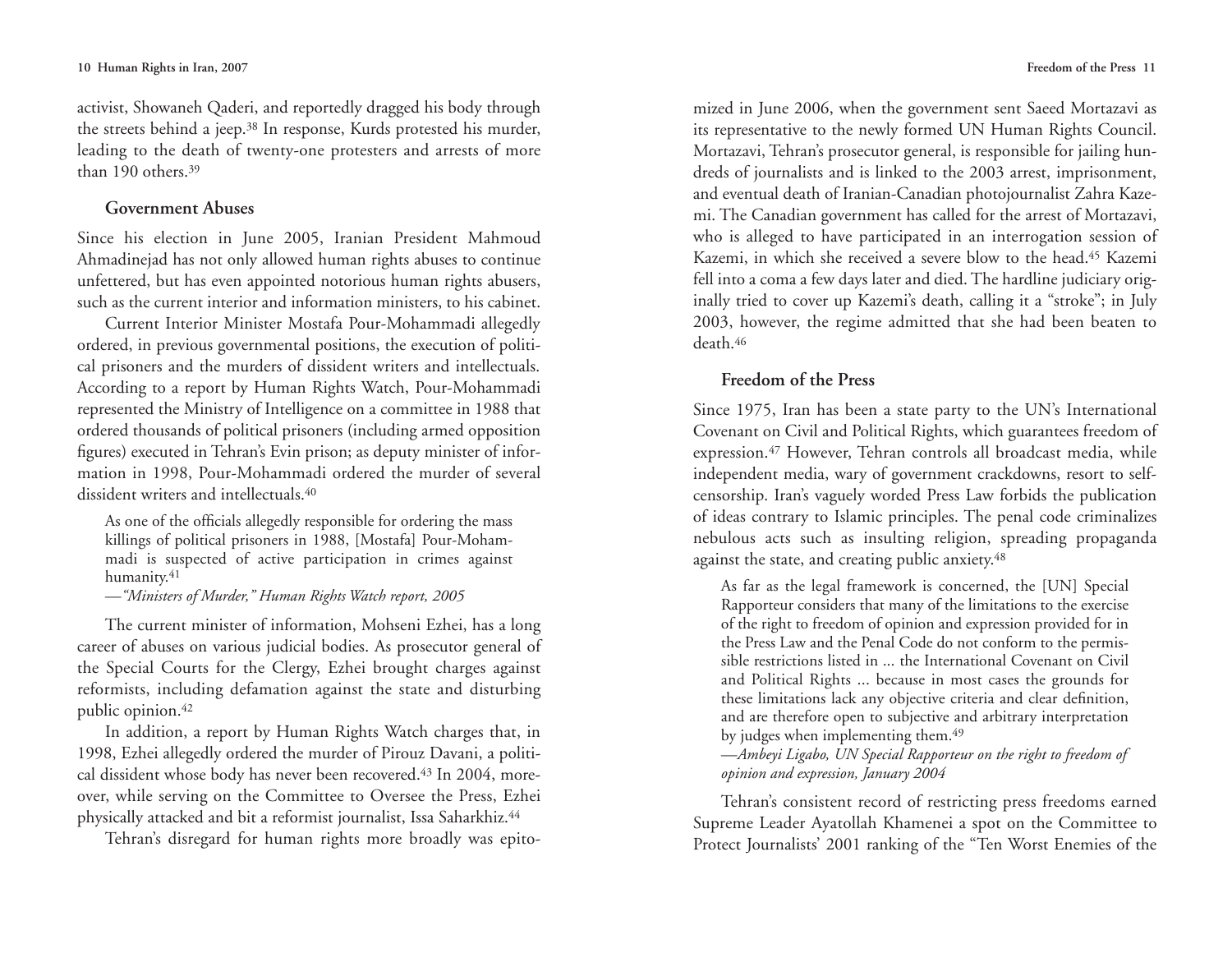Press."50 More recently, in 2006, Iran ranked 163 out of 168 countries in the Reporters Without Borders Press Freedom Index.51

Since 2000, Iran's state courts have effectively paralyzed the reform movement, shutting down dozens of pro-reform publications. A 2003 UN report found that, since 2002, eighteen newspapers, including at least ten reformist newspapers, have been closed or banned by judicial decisions.<sup>52</sup> Such closures explicitly contravene protections afforded by the International Covenant on Civil and Political Rights.

Iran's popular reformist daily, *Shargh*, for example, was closed in 2006 by the government's Press Supervisory Board. The newspaper ran a cartoon mocking Iran's nuclear negotiations with the West. Its "publication of material [was] against the rulings by the Supreme National Security Council" and led to its closure, according to an Iranian official.53

The government has also restricted the operation of television networks. The Tehran bureau of Al Jazeera was closed by the government in April 2005 for allegedly inflaming riots in southern Iran; the network happened to be the first to report ethnic unrest in the Khuzestan province near the Iraq border where 200 people were arrested.54

We suspended its [Al Jazeera's] activity in Iran to investigate the network's role in unrest in Ahvaz.... We expect the network to respect Iran's national integrity and security. If it is proved that Al Jazeera committed a crime, it will be prosecuted.55

—*Mohammad Khoshvaght, official at Iran's Ministry of Culture and Islamic Guidance* 

The most infamous case of abuse of a journalist concerns the previously mentioned violent death of Iranian-Canadian photojournalist Zahra Kazemi, who was arrested in 2003 for taking pictures of a protest outside of a Tehran prison. Three weeks after her arrest, Kazemi died in custody. Initially, Iran said she had suffered a stroke. Eventually, Iran's vice president Mohammad Ali Abtahi, admitted that Kazemi had died from prison beatings. In 2005, a former staff physician in Iran's Defense Ministry, Shahram Azam, revealed Kazemi had been brutally raped, beaten, and tortured before dying.<sup>56</sup>

## **Political Dissent**

The Guardian Council has the authority to disqualify candidates for public office based solely on ideological grounds. In February 2004, the Guardian Council disqualified thousands of candidates from running in parliamentary elections, and in December 2006, the Guardian Council disqualified a similar number of Iranians from running for seats on municipal councils and the Assembly of Experts.

Repression of political dissent in Iran is not a new phenomenon. The government has a long history of arresting and executing members of both armed and nonviolent anti-regime figures, including a massive wave of executions in 1988.57 Human rights organizations charged that, between 1979 and 1994, the government executed 4,000 to 5,000 political prisoners (including, it must be noted, armed opposition figures).58

Over the last decade, Tehran's ruling radical clerics and their allies throughout the various branches of government have acted to maintain their stranglehold on power by stamping out attempts at political reform.

A notorious example of the clampdown on reform occurred in April 2000, when sixteen pro-reform intellectuals, journalists, and activists were arrested in Iran for attending a conference in Berlin on potential political reforms in the Islamic Republic. All sixteen were tried on charges of "undermining Iran's security"59 and trying to overthrow the regime. Ten were sentenced to prison terms, including Akbar Ganji, the country's leading investigative journalist, who received a ten-year sentence, as well as five years in exile.<sup>60</sup> Ganji was freed from prison in March 2006, after serving six years of a sentence related to a book he published linking senior Iranian officials to the murder of eighty dissidents and intellectuals in the late 1990s.<sup>61</sup>

In a letter to the head of Iran's judiciary, Human Rights Watch charged that the state's legal action against the conference attendees violated the International Covenant on Civil and Political Rights, in that it denied the defendants the right to freedom of expression.62

We believe there is no basis to the charges that [the conference] attendees] "conspired to overthrow the system of the Islamic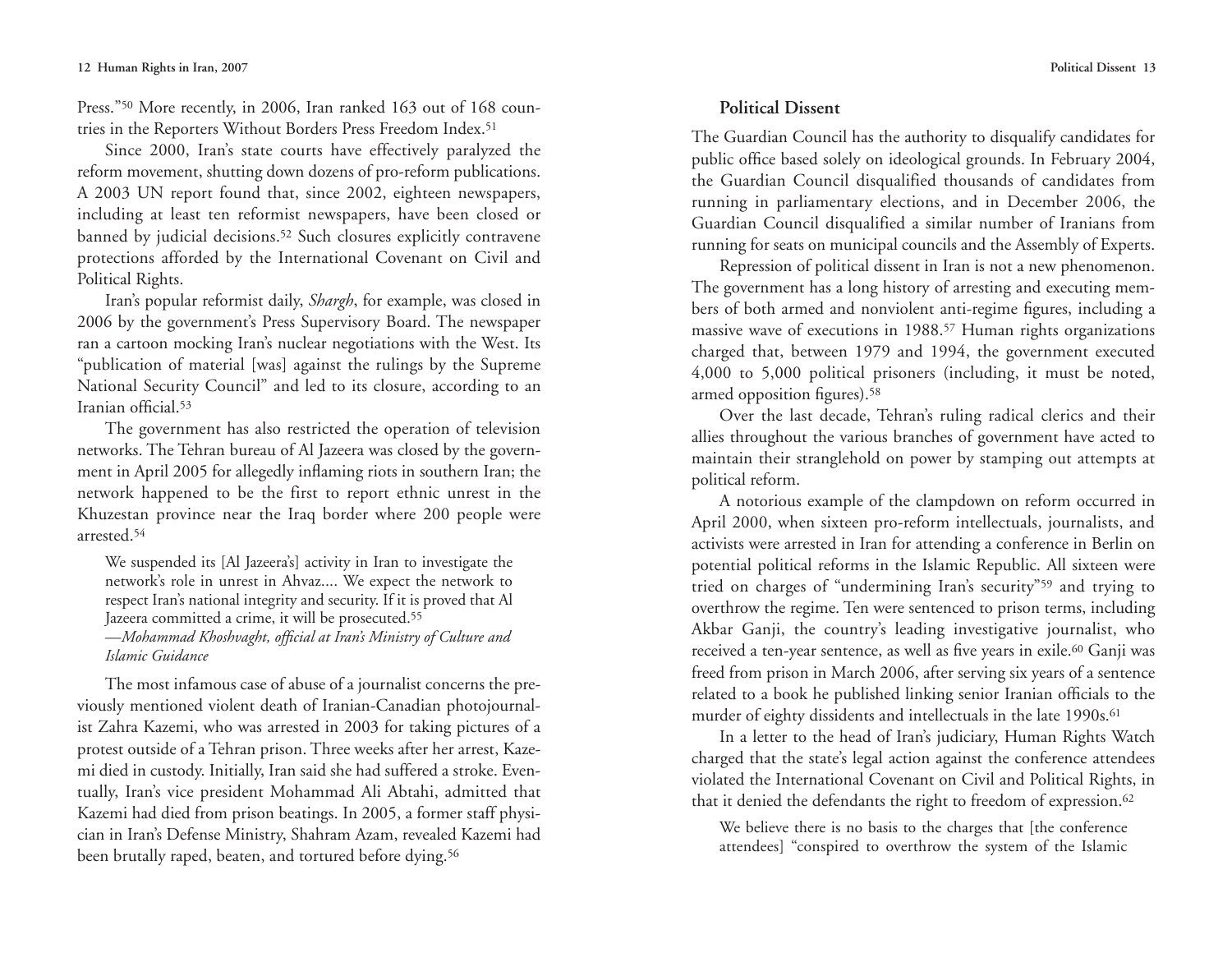Republic" and that they are victims of a politically-motivated prosecution intended to discredit the cause of political reform, to punish leading reformists, to intimidate independent thinkers, and to chill dissent.63

—*Human Rights Watch letter to Ayatollah Mahmoud Hashemi-Shahroudi, head of the Iranian judiciary, November 2000*

In 2003, Ambeyi Ligabo, the UN Special Rapporteur on the right to freedom of expression and opinion, estimated the number of imprisoned political prisoners to be in the hundreds.<sup>64</sup>

[A]bsolutely, we do have political prisoners and people who are in prison for their beliefs.65

*—Mohammad Khatami, former president of Iran, April 2004*

In June 2006, Iranian authorities arrested reformist leader Mousavi Khoini while he was attending a peaceful women's rights protest in Tehran.66 Khoini, a member of the Iranian parliament from 2000 to 2004, consistently challenged the judiciary and intelligence services on human rights abuses, prison conditions, and lack of fair trials and due process for political prisoners.<sup>67</sup> In 2004, he was disqualified from running for reelection by the Guardian Council. Since his arrest, he has not had access to his lawyer.<sup>68</sup> Paradoxically, he is being held at one of the same prisons he tried opening up to public scrutiny.69

For the past 20 days, prison officials have chained my hands and feet. I am being tortured. I am held in solitary confinement and interrogated four times a day. They wake me up in the middle of the night to interrogate me. They are trying to turn me [in]to a mental patient.<sup>70</sup>

—*Mousavi Khoini, arrested former parliamentarian and reformist leader, September 2006*

## **Children**

The regime's most infamous cruelty toward children occurred during the Iran-Iraq war. To supplement his outmatched forces, Supreme Leader Ayatollah Khomeini enlisted the *Basiji* movement to aid in the fight. The *Basiji* consisted largely of volunteers under the age of

18, and were sent to the front to accelerate the advance of Iranian troops behind them. A mid-1980s account from the semi-official Iranian newspaper described a typical scene involving these "human wave" missions:

[W]e had child-volunteers: 14-, 15-, and 16-year-olds. They went into the minefields.... And then, a few moments later, one saw clouds of dust. When the dust had settled again, there was nothing more to be seen of them. Somewhere, widely scattered in the landscape, there lay scraps of burnt flesh and pieces of bone. ... Before entering the minefields, the children [now] wrap themselves in blankets and they roll on the ground, so that their body parts stay together after the explosion of the mines and one can carry them to the graves.71

The regime sent some 100,000 boys and men to their deaths in *Basiji* operations during the war.<sup>72</sup>

Families were offered rewards for the sacrifice of their children. In recruiting children for the *Basiji*, Iranian leaders ran a campaign called "Sacrifice a Child for the Imam," in which each family that lost a child on the battlefield was offered interest-free credit and other benefits.73

Veneration of the *Basiji* "martyrs" continues to the present day. Today, Hossein Fahmideh, a thirteen-year-old boy who blew himself up in front of an Iraqi tank, is a household name, and his image appears on postage stamps and currency.74 He has even been the subject of both an animated film and an episode of the TV series "Children of Paradise."75

During the 2006 Ashura Festival, the most solemn Shiite occasion of the year, schoolchildren were taken on field trips to a "martyrs' cemetery." They marched under banners that read: "Remembering the martyrs today is as important as becoming a martyr" and "The Nation for whom martyrdom means happiness, will always be victorious."76

Treatment of Iranian children today does not resemble the suicide missions of the Iran-Iraq war.

Nevertheless, abuses, such as the execution of minors and the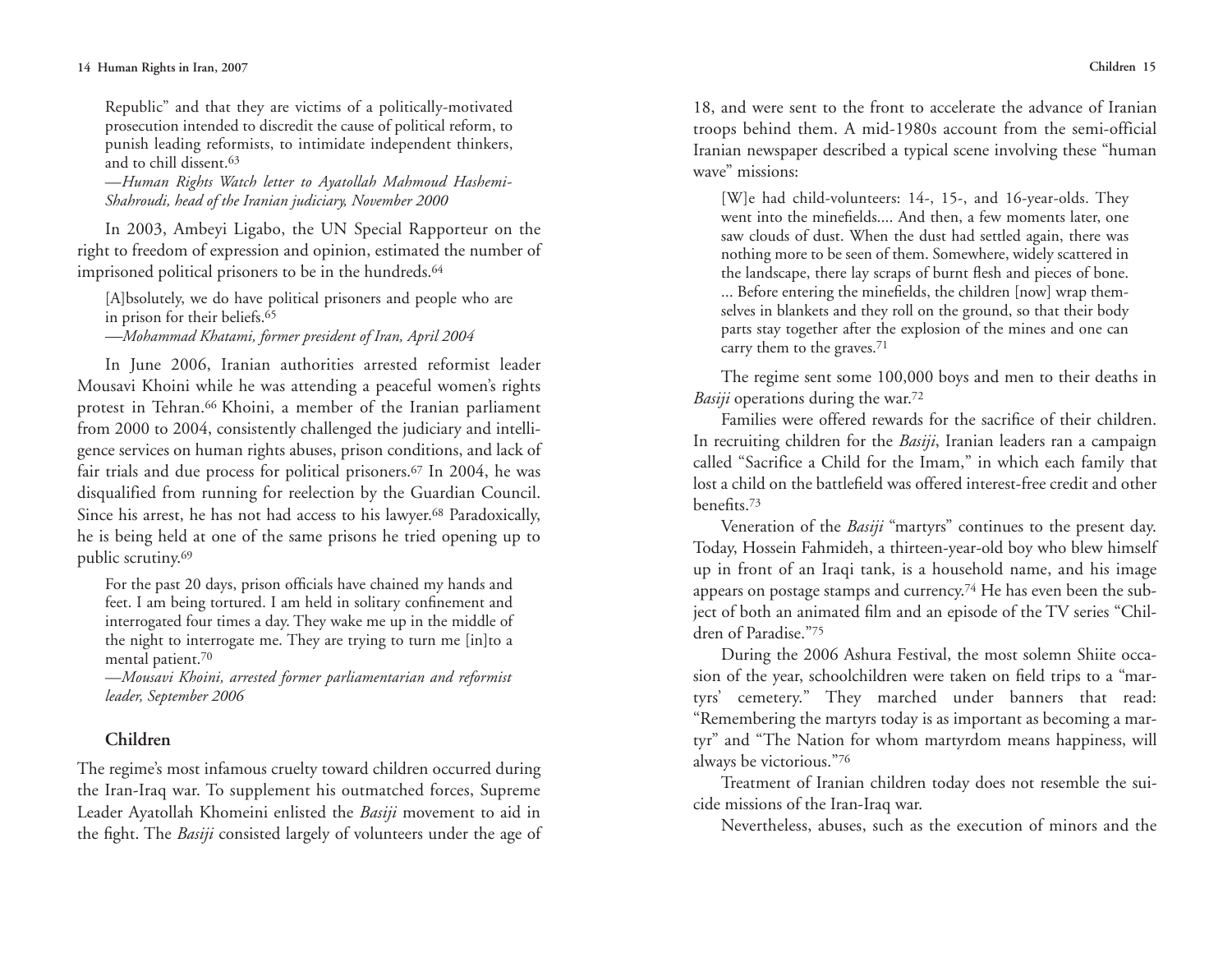reported imprisonment of minors as young as six years old, still occur. According to Amnesty International, in 2005, Iran was the only country in the world that executed child offenders, putting to death eight children that year.77 As a state party to the Convention on the Rights of the Child, it is illegal for Iran to execute minors under the age of eighteen years old.

Children whose parents cannot afford court fees were reportedly imprisoned for petty offenses including shoplifting, wearing make-up, or mixing with the opposite sex.78 —*U.S. Department of State report, 2005*

## **Homosexuality**

Iranian law dictates that penetrative male homosexual activity be punished with death, while non-penetrative activity is punished with lashes until the fourth offense, when death becomes the punishment. Female homosexual activity is punished with lashes, also until the fourth offense, when death becomes the punishment.

According to an exiled Iranian gay rights group, Homan, the state has executed at least 4,000 homosexuals since 1979.79

In recent years, Iranian authorities have continued this practice. In July 2005, two male teenagers, Mahmoud Asgari and Ayaz Marhoni, were executed, allegedly for raping a thirteen-year-old boy, a charge that a British gay rights group argues was used as a smokescreen to punish the teenagers' sexual orientation.<sup>80</sup>

The execution of two men for consensual sexual activity is an outrage. The Iranian government's persecution of gay men flouts international human rights standards.81

—*Human Rights Watch statement on the execution of two gay Iranian men, November 2005*

Underscoring their fear of the state, two gay asylum seekers have committed suicide in the United Kingdom in the past four years rather than face deportation back to Iran to face punishment for their sexual preference.82

## **Conclusion**

## What can be done?

The history of nations that systematically violate human rights suggests that constant scrutiny of their actions does make a difference. Silence has never been an antidote. In this regard, there is a role for both governmental and nongovernmental institutions.

Iran should be judged by the standards of the international covenants to which it is signatory and the rights it puports to protect in its own national legislation. When it is found wanting, it must be held accountable for its actions. Only in this way can Iran's leaders understand that they cannot act with impunity, for human rights protections are indivisible.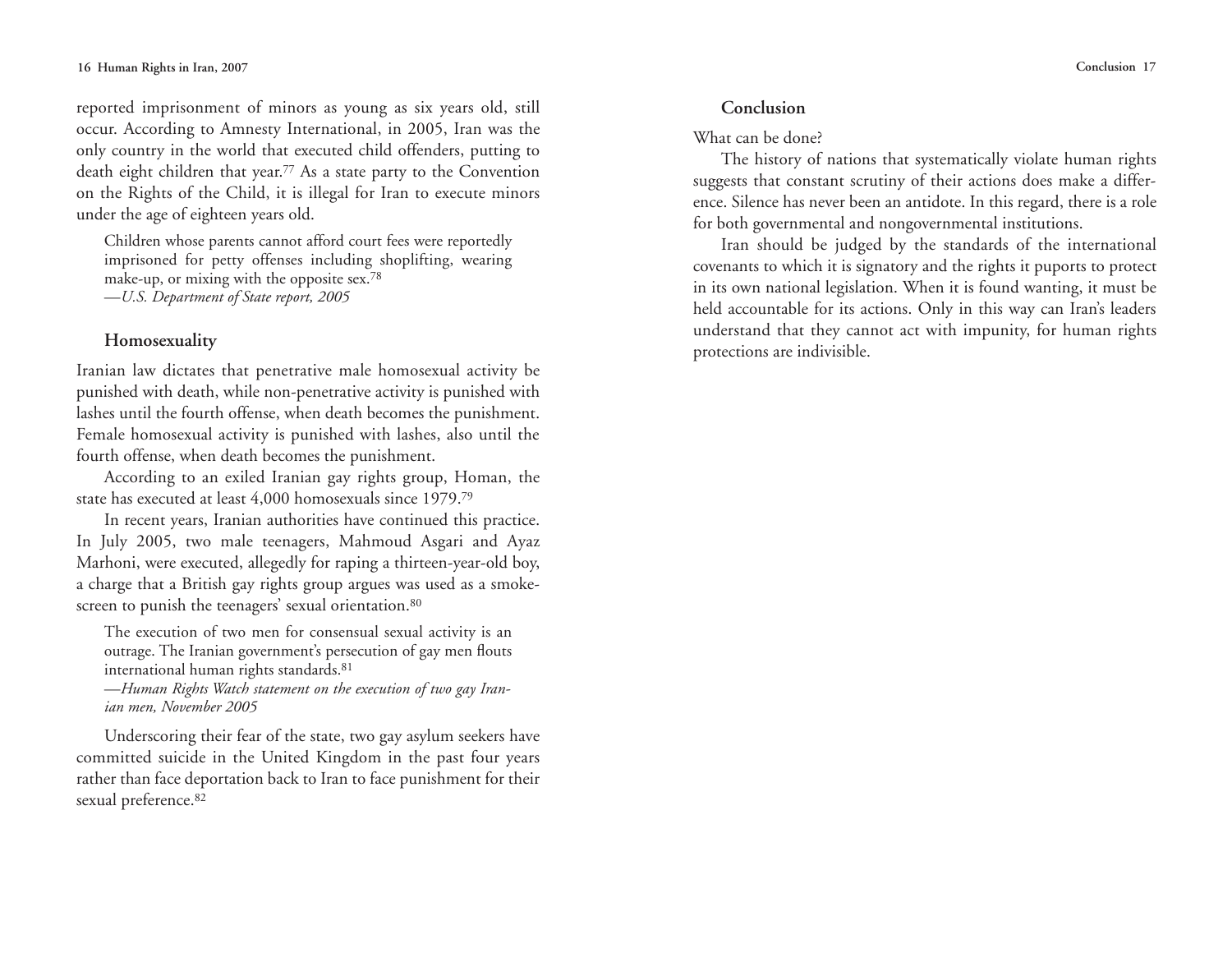## **Selected Glossary**

*Assembly of Experts*—an eighty-six-member body composed of religious scholars whose primary responsibility is to select the Supreme Leader. Candidates for the body are stringently vetted by the Council of Guardians to ensure their support for the status quo; members serve eight-year terms.

*Bahais*—Founded in Iran in the nineteenth century, the Bahai faith believes strongly in unity, and in the notion that people should work together for the common benefit of humanity. Some Muslims consider Bahais heretics because Bahaullah, the faith's founder, denied that Mohammad was the last prophet and claimed that he, Bahaullah, was the latest prophet of God. This contradicts one of the most fundamental Islamic beliefs. Iran's 350,000 Bahais face severe persecution.

*Basiji*—A paramilitary group founded after the 1979 revolution to defend Islamic and revolutionary values, the *Basiji* fought in the eight-year war with Iraq and suffered high casualties. Today, the *Basiji*, a branch of the Iranian Revolutionary Guard Corps known for its radical tendencies, has become an efficient network and a prominent presence in mosques around the country. The *Basiji* have participated in a crackdown on pro-democracy protests.

*Convention on the Elimination of All Forms of Discrimination against Women*—Adopted by the United Nations General Assembly in 1979, the convention, signed and ratified by 185 member states, excluding Iran, obligates parties to end sexual discrimination against women.

*Convention on the Elimination of All Forms of Racial Discrimination*— Adopted by the UN General Assembly in 1965, the convention, ratified by Iran in 1969, forbids "distinction, exclusion, restriction or preference based on race, color, descent, or national or ethnic origin, which has the purpose or effect of nullifying or impairing the recognition, enjoyment or exercise, on an equal footing, of human rights and fundamental freedoms in the political, economic, social, cultural or any other field of public life."

*Convention on the Rights of the Child*—Adopted by the UN General Assembly in 1989, the convention, ratified by Iran in 1994, protects the rights of children under the age of eighteen, such as access to education and health care, and bans capital punishment.

*Guardian Council*—Appointed by the supreme leader, this body of twelve judges, six religious jurists and six laymen, reviews all parliamentary legislation to ensure that it conforms to Islam and Iran's Sharia-based constitution. The council supervises elections, retaining the right to approve or disqualify candidates based on ideology. The supreme leader plays a major role in selecting the council's members.

*International Convention on Civil and Political Rights*—Adopted by the United Nations General Assembly in 1966, the convention, ratified by Iran in 1976, requires parties to guarantee freedom of expression, assembly, and religion; nondiscrimination against women and minorities; and freedom from torture, arbitrary arrest, and unfair trial.

*International Covenant on Economic, Social, and Cultural Rights*— Adopted by the UN General Assembly in 1966, the covenant, ratified by Iran in 1976, obligates states to ensure that their peoples have the right to "freely determine their political status and freely pursue their economic, social and cultural development."

*Majlis*—Iran's parliament, which means "consultative assembly" in Farsi, is beholden to the Guardian Council, which must review and approve all legislation passed in the *Majlis*. Powers include approval/impeachment of cabinet ministers, ratification of internal agreements, and drafting the annual government budget.

*Revolutionary Courts*—Established in the wake of the Iranian Revolution, these courts, presided over by a judge and no jury, try cases affecting national security. Proceedings are closed and judgments often summary, lasting as little as five minutes. The court has no constitutional legitimacy and runs parallel to the government-controlled judiciary.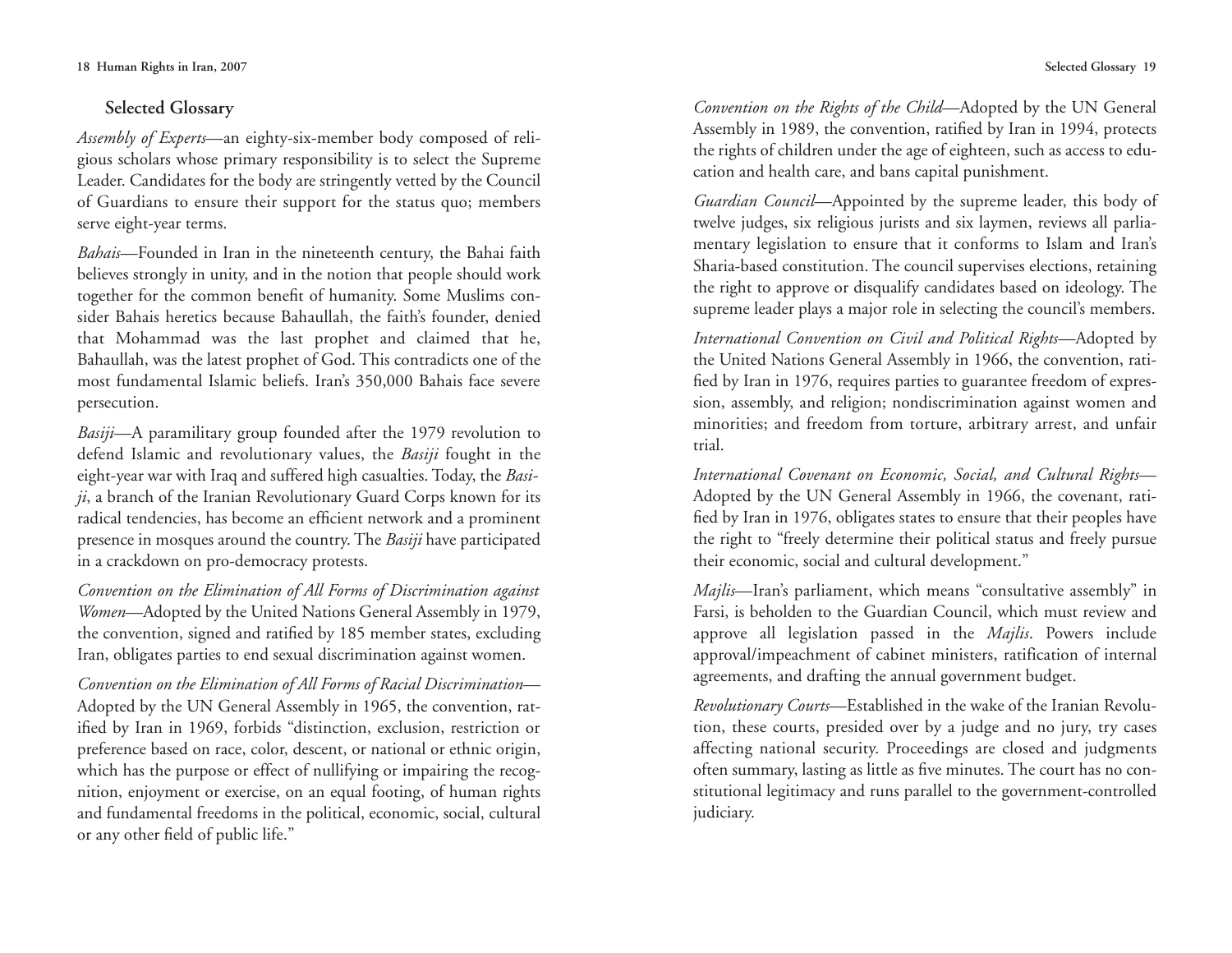*President*—Subordinate to the supreme leader, the president retains a certain degree of power, such as oversight of the various cabinet ministries. The president's relationship with the supreme leader largely determines whether presidential policies gain traction or not. Mahmoud Ahmadinejad was elected president in 2005.

*Special Courts for the Clergy*—Established in 1987, these courts, without any constitutional legitimacy, investigate and punish reformist clerics opposed to the more conservative clerics entrenched in the government. The courts run in parallel to the government-controlled judiciary.

*Supreme Leader*—Empowered by the constitution with "absolute general trusteeship" over the government, the supreme leader controls appointment/dismissal of the president, judiciary, and television and radio broadcasting, supervises the general policies of the government, and serves as commander-in-chief of the armed forces. Ayatollah Khamenei has been supreme leader since 1989.

#### **Citations**

1. Sheila Rule, "Khomeini Urges Muslims to Kill Author of Novel," *New York Times*, February 15, 1989.

2. Barbara Crossette, "Iran Drops Rushdie Threat, and Britain Renews Tehran Ties," *New York Times*, September 25, 1998.

3. "Iran Adamant over Rushdie Fatwa," BBC News, http://news.bbc.co. uk/2/hi/middle\_east/4260599.stm, February 12, 2005.

4. Philip Webster, Ben Hoyle, and Ramita Navai, "Ayatollah Revives the Death Fatwa on Salman Rushdie," *Times* (London), January 20, 2005.

5. "Situation of Human Rights in the Islamic Republic of Iran," UN General Assembly Resolution 60/171, http://daccessdds.un.org/doc/UNDOC/ GEN/N05/497/86/PDF/N0549786.pdf?OpenElement, 2005.

6. "Iran," Country Reports on Human Rights Practices, U.S. Department of State, www.state.gov/g/drl/rls/hrrpt/2005/61688.htm, 2005.

7. Following international pressure, the Iranian judiciary officially placed a moratorium on stoning in 2003, but human rights reports indicate that state executions by stoning have nonetheless been performed since that time.

8. "Iran," Country Reports on Human Rights Practices, www.state.gov/g/ drl/rls/hrrpt/2005/61688.htm, 2005.

9. "Execution of a Teenage Girl," BBC News, http://news.bbc.co.uk/2/hi/ programmes/5217424.stm, July 27, 2006.

10. Ibid.

11. "Over 40 Women Murdered in 'Honor Killings' in Two Months in Iran," Agence France Presse, October 27, 2003.

12. Nazila Fathi, "Iranian Women Defy Authority to Protest Sex Discrimination," *New York Times*, June 12, 2005.

13. Stuart Williams and Farhad Pouladi, "Iran Veil Obligation Masks Colorful Diversity," Agence France Presse, October 26, 2006.

14. Colin Freeman, "If I Want to Breathe I Must Have Permission from My Husband," *Daily Telegraph*, June 19, 2005.

15. Fathi, "Iranian Women Defy Authority to Protest Sex Discrimination."

16. Ibid.

17. "Iran: Police Attack Women's Day Celebration," Human Rights Watch, http://hrw.org/english/docs/2006/03/09/iran12832.htm, March 9, 2006.

18. Ibid.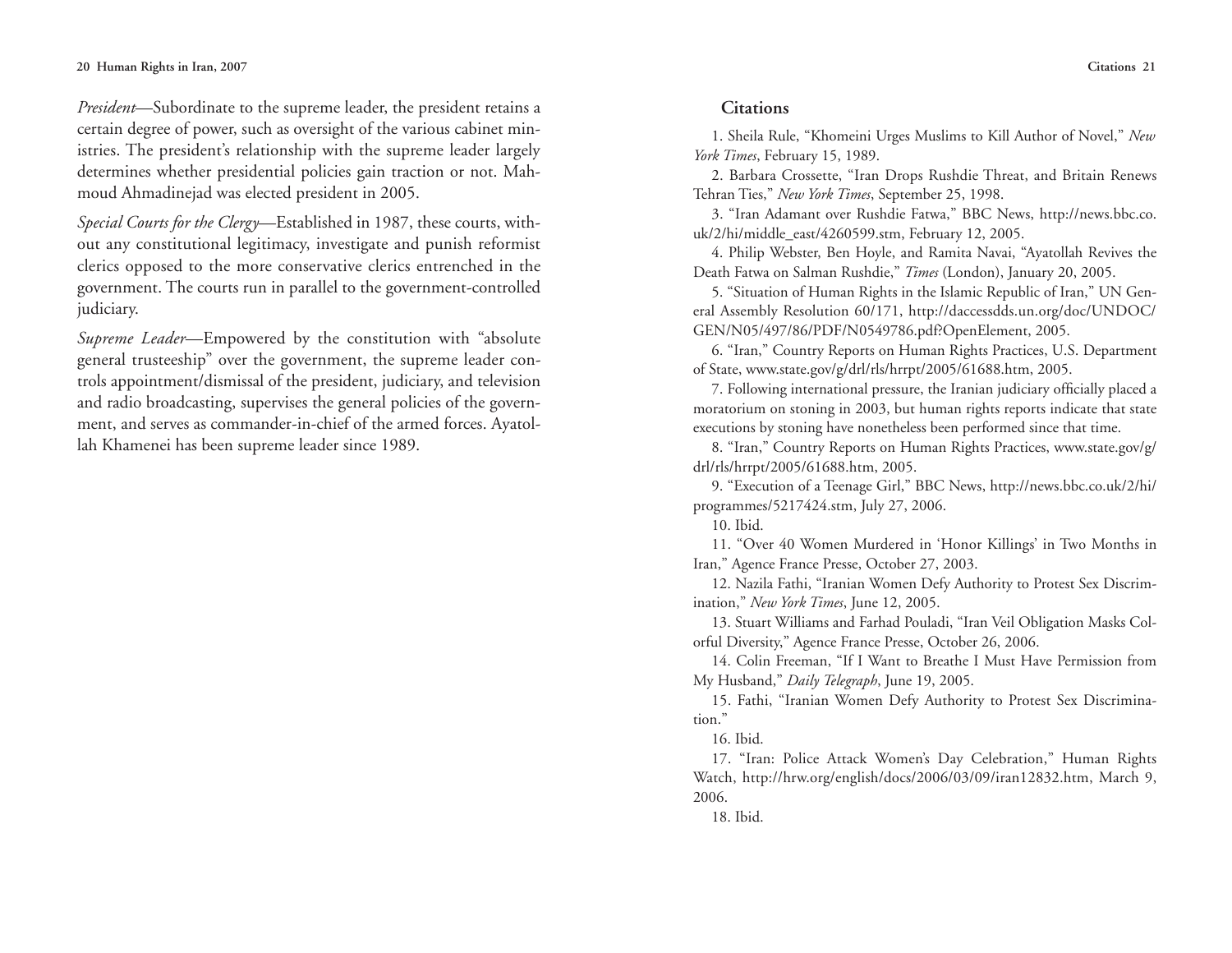19. Maura J. Casey, "Challenging the Mullahs, One Signature at a Time," *New York Times*, February 7, 2007.

20. Nazila Fathi, "Iranian Women Are Arrested After Protests Outside Court," *New York Times*, March 6, 2007.

21. Nora Boustany, "33 Activist Women Arrested in Tehran," *Washington Post*, March 6, 2007.

22. Ibid.

23. Ibid.

24. Ibid.

25. Ramin Mostaghim, "Iran Arrests Ten at Women's Day Rally," *Los Angeles Times*, March 9, 2007.

26. "Question of the Violation of Human Rights and Fundamental Freedoms in Any Part of the World," UN Commission on Human Rights, http:// daccessdds.un.org/doc/UNDOC/GEN/G03/115/99/PDF/G0311599.pdf? OpenElement, March 12, 2003.

27. Laurie Goodstein, "Iran's Bahai Religious Minority Says It Faces Raids and Arrests," *New York Times*, June 1, 2006.

28. Ibid.

29. Ibid.

30. "Civil and Political Rights, Including the Question of Torture and Detention; Visit to the Islamic Republic of Iran," Commission on Human Rights, http://documents-dds-ny.un.org/doc/UNDOC/GEN/G03/147/77/ pdf/G0314777.pdf?OpenElement, February 2003.

31. "Iran," International Religious Freedom Report 2006," U.S. Department of State, www.state.gov/g/drl/rls/irf/2006/71421.htm, 2006.

32. Ibid.

33. Ibid.

34. Ibid.

35. Ibid.

36. "Iran, Report 2006," Amnesty International, http://web.amnesty.org/ report2006/irn-summary-eng, 2006.

37. Ibid.

- 38. Ibid.
- 39. Ibid.

40. "Iranian Ministers Accused of Human Rights Abuses," *Financial Times*, December 15, 2005.

41. "Ministers of Murder: Iran's New Security Cabinet," Human Rights Watch, http://hrw.org/backgrounder/mena/iran1205/iran1205.pdf, 2005.

42. Ibid.

43. Ibid.

44. Ibid.

45. Hadi Ghaemi, "For Iran, the Man Is the Message," *New York Times*, June 29, 2006.

46. Robin Gedye, "Journalist Beaten to Death, Iranian Government Admits," *Daily Telegraph*, July 17, 2003.

47. "International Covenant on Civil and Political Rights," Office of the United Nations High Commissioner for Human Rights, www.ohchr.org/english/countries/ratification/4.htm.

48. "Map of Press Freedom," Freedom House, www.freedomhouse.org/ template.cfm?page=251&country=6982&year=2006, 2006.

49. "Civil and Political Rights, Including the Question of Freedom of Expression," Economic and Social Council, United Nations, http://documents-dds ny.un.org/doc/UNDOC/GEN/G04/101/86/pdf/G0410186.pdf? OpenElement, January 2004.

50. "Ten Worst Enemies of the Press," The Committee to Protect Journalists, www.cpj.org/enemies/enemies\_01.html, 2001.

51. "Press Freedom Index," Reporters Without Borders, www.rsf.org/article.php3?id\_article=193852006, 2006.

52. "Civil and Political Rights, Including the Question of Torture and Detention; Visit to the Islamic Republic of Iran," Commission on Human Rights, http://documents-dds-ny.un.org/doc/UNDOC/GEN/G03/147/77/ pdf/G0314777.pdf?OpenElement, February 2003.

53. "Iran Closes Down Two Reformist Papers Allegedly over Nuclear Cartoon," Associated Press, September 11, 2006.

54. Stephen Brook, "Iran Closes Al Jazeera Offices," *Guardian*, April 19, 2005.

55. Ibid.

56. "Killer Images," *Guardian*, November 19, 2005.

57. "Amnesty Reports Wave of Executions in Iran," *New York Times*, December 13, 1988.

58. "Iran Gives Partial Prison Tours to Offset Human Rights Charges," *New York Times*, December 11, 1994.

59. Afshin Valinejad, "Leading Journalist Jailed for Attending Conference," Associated Press, *Independent*, January 13, 2001.

60. Geneive Abdo, "Dissidents' Harsh Sentences Darken the Mood Inside and Out of Iran," *International Herald Tribune*, January 17, 2001.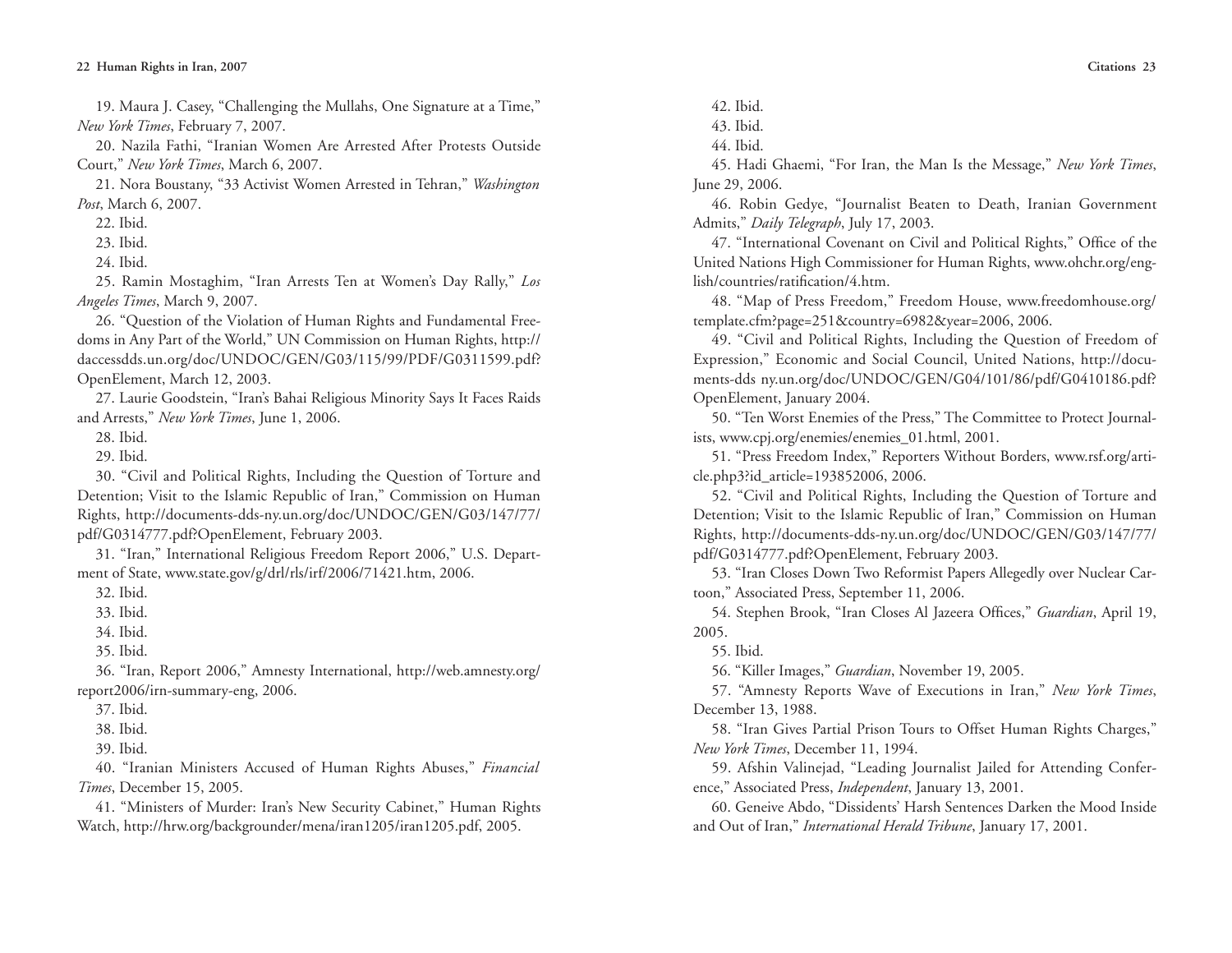**Acknowledgments 25**

61. Nazila Fathi, "Iranian Writer Released After Serving 6-Year Prison Term," *New York Times*, March 19, 2006.

62. "Iran: Trial for Conference Attendees," Human Rights Watch, http:// hrw.org/english/docs/2000/11/02/iran610.htm, 2000.

63. "Iran: Harsh Sentences Condemned," Human Rights Watch, http:// hrw.org/english/docs/2001/01/17/iran223.htm, 2001.

64. "Iran," Country Reports on Human Rights Practices, U.S. Department of State, www.state.gov/g/drl/rls/hrrpt/2005/61688.htm, 2005.

65. Ibid.

66. "Iran: Former MP Tortured to 'Repent' for His Criticisms," Human Rights Watch, http://hrw.org/english/docs/2006/09/26/iran14256.htm, 2006.

67. Ibid.

68. Ibid.

69. Ibid.

70. Ibid.

71. Matthias Küntzel, "A Child of the Revolution Takes Over: Ahmadinejad's Demons," *New Republic*, April 14, 2006.

72. Ibid.

73. Ibid.

74. Ibid.

75. Ibid.

76. Michael Slackman, "Invoking Islam's Heritage, Iranians Chafe at 'Oppression' by the West," *New York Times*, February 6, 2006.

77. "Iran Continues to Execute Children," Amnesty International, http:// web.amnesty.org/wire/October2006/Iran, October 2006.

78. "Iran," Country Reports on Human Rights Practices, U.S. Department of State, www.state.gov/g/drl/rls/hrrpt/2005/61688.htm, 2005.

79. Jamie Doward, "Gay Plea to Halt Deporting of Iranian," *Observer*, August 21, 2005.

80. "Public Execution for the Teenagers Convicted of Rape," *Times* (London), July 22, 2005.

81. "Iran: Two More Executions for Homosexual Conduct," Human Rights Watch, http://hrw.org/english/docs/2005/11/21/iran12072.htm, 2005.

82. Doward, "Gay Plea to Halt Deporting of Iranian."

## **Acknowledgments**

This publication would not have been possible without Roselyn Bell, AJC's director of publications, who read and edited this piece. As always, our heartfelt gratitude goes to Sharon Schwartz and Linda Krieg of the AJC graphics department. Without them, this would just be text, without shape or form. Last, but not least, deepest thanks to David A. Harris, AJC's executive director, for his vision and guidance throughout the publication of this work.

> Ari Fridman and Maxine Kaye March 2007